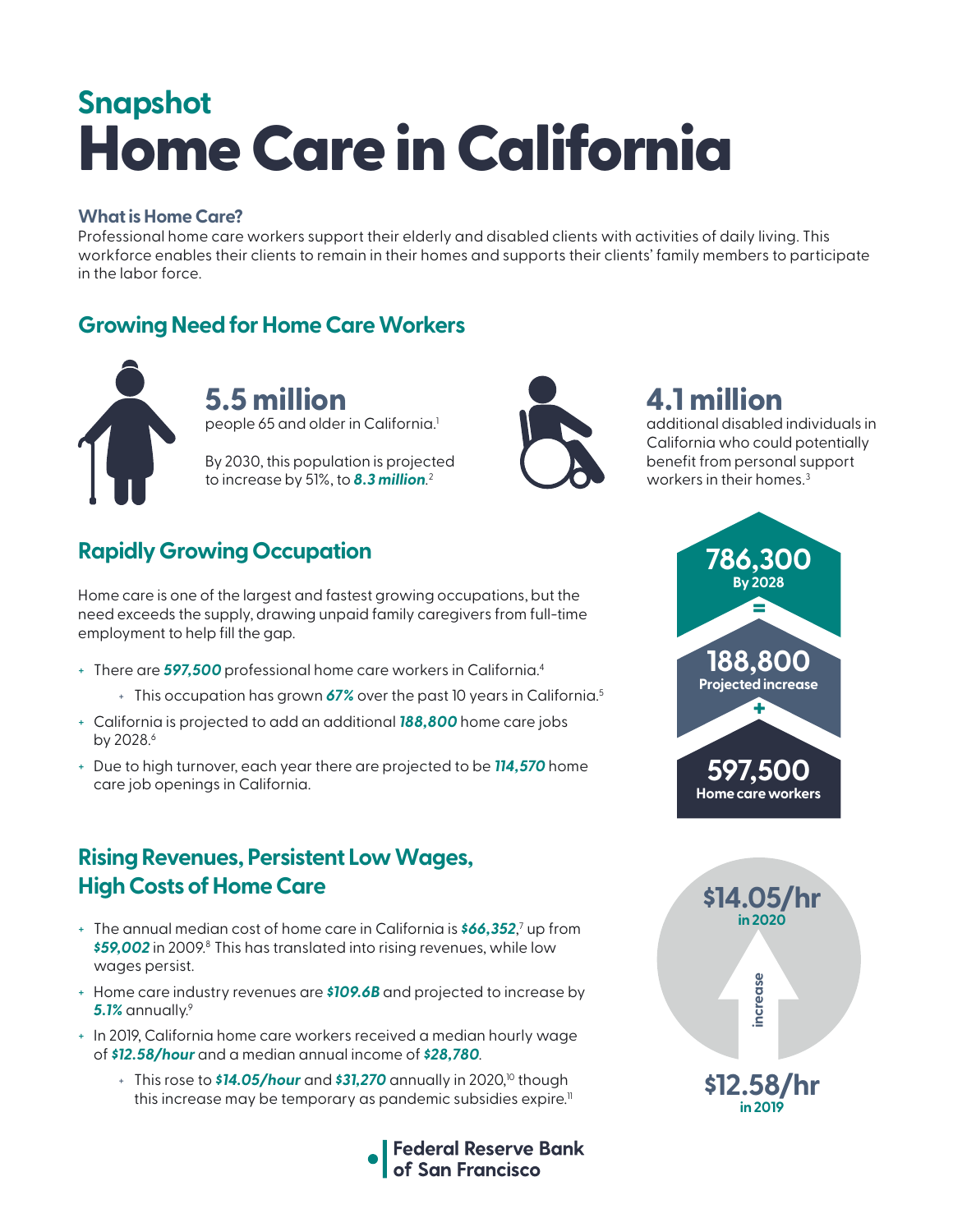# **Worker Demographics**

The California home care workforce is disproportionately composed of women of color and immigrant women. Their median age is 51.<sup>12</sup>



#### **Economic Impacts and Racial & Ethnic Disparities**

Recruitment and retention of workers in this rapidly growing occupation can help support the California economy.

- + Professional home care workers help family members—especially women—to remain in the workforce,13 but many families are waiting to receive this support.
	- + 8,434 elderly and disabled individuals are waitlisted for home care Medicaid waivers in California.<sup>14</sup>
- + Studies have found that raising wages for home care workers leads to lower costs from reduced turnover and from workers' reliance on public safety net programs.<sup>15</sup>
- + Low wages result in thousands of California home care workers living in poverty: 16